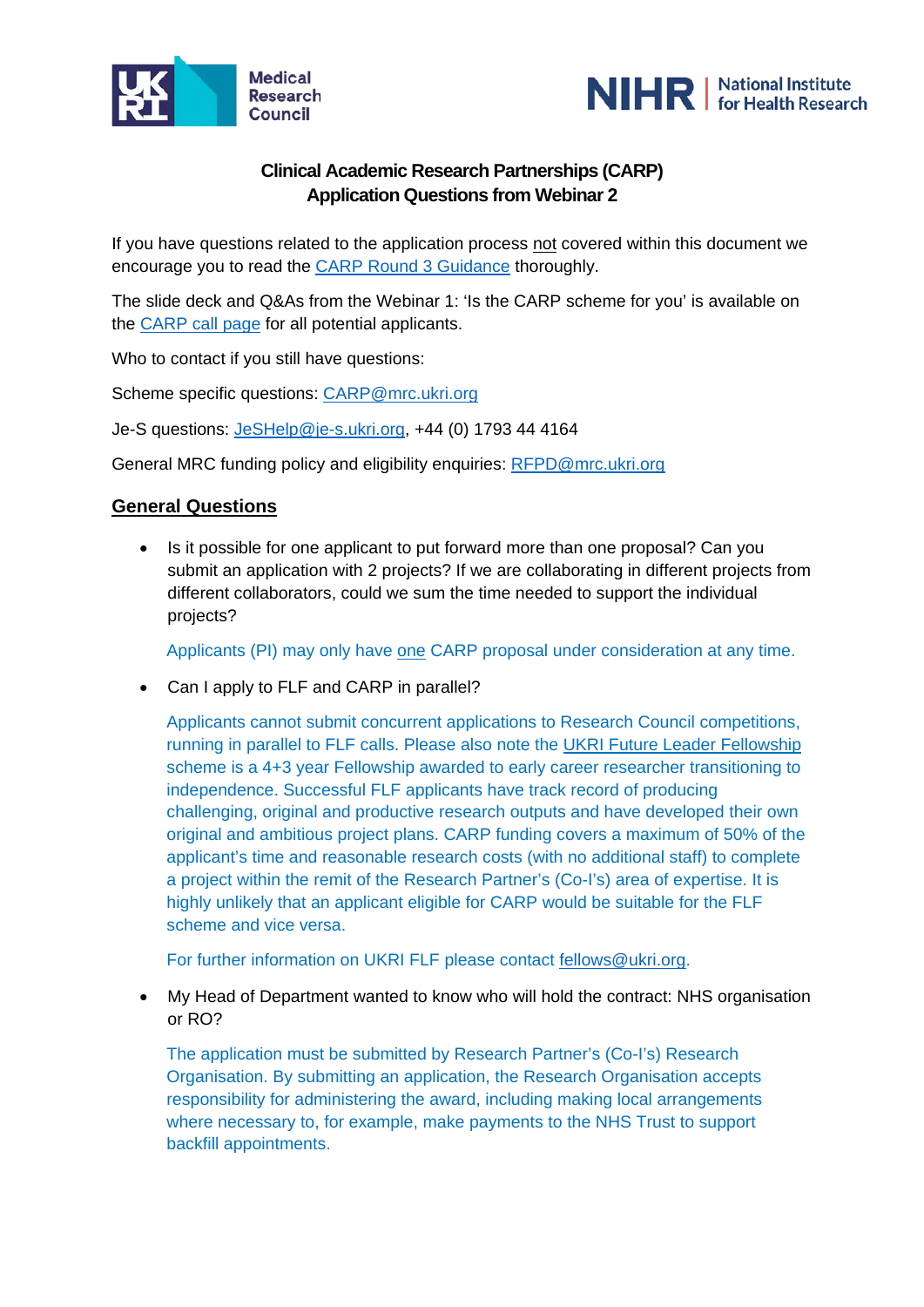



Applicants should hold a contract of employment or an honorary contract with the host research organisation (RO) of the research partner for the duration of the award.

For further details on the responsibilities of the Host Research Organisation please see the [CARP Guidance.](https://mrc.ukri.org/funding/browse/clinical-academic-research-partnerships/clinical-academic-research-partnerships-round-3-announcement/carp-round-3-guidance-2020/)

• Will CARP fund a brand-new research study proposal or a study in which the CARP applicant is going to join which is already fully funded e.g. NIHR HTA or RfPB funded? Or a study which has already applied for a grant but awaiting the decision.

The CARP scheme is flexible; however, you would need to demonstrate the addedvalue of your proposed research partnership. Under the pilot, applications which appeared to be asking for funding for 'more of the same' weren't deemed competitive. We encourage applicants to think about how this scheme would provide a step-change in their research for example supporting work within a new environment, with new research partners. Furthermore, the applicant should demonstrate that the proposed project provides a mutually beneficial collaboration, enhancing the applicant's research experience and their contribution to the research partner's existing team.

• Is it possible to get a list of the successful CARP studies or an example of a successful CARP application as a guide? **&** The rankings were published after Round 1. When will Round 2 rankings be published?

CARP case studies should make an appearance on the [CARP call page](https://mrc.ukri.org/funding/browse/clinical-academic-research-partnerships/clinical-academic-research-partnerships-round-3-announcement/) shortly.

All funded research is accessible on the UKRI Gateway to Research website: [https://gtr.ukri.org/.](https://gtr.ukri.org/) MRC CARP grants awarded can be viewed using the Excel file on this page: [https://mrc.ukri.org/research/funded-research/.](https://mrc.ukri.org/research/funded-research/) Rankings can be viewed on this page: [https://mrc.ukri.org/research/funded-research/board-panel-meeting](https://mrc.ukri.org/research/funded-research/board-panel-meeting-outcomes/)[outcomes/](https://mrc.ukri.org/research/funded-research/board-panel-meeting-outcomes/)

## **Je-S**

• You mentioned that the academic partner must also input the application as coinvestigator, does that mean that they must also have a je-s account, and do each collaborator needs to do the same?

The applicant and Research Partner(s) (Co-I) must have Je-S accounts to apply. For details on how to create a Je-S account please see the [CARP Round 3 Guidance.](https://mrc.ukri.org/funding/browse/clinical-academic-research-partnerships/clinical-academic-research-partnerships-round-3-announcement/carp-round-3-guidance-2020/)

• If the applicant and the Co-I have a Je-S account, can you both work on the same application? And can we get a template of the application to prepare without the JeS system?

It is expected that you will prepare an application in Je-S with your Research Partner and Research Office. We suggest you contact both your Research Partner and the Research Office as **early as possible in the application process**. No templates are available of the Je-S application however information on each section is available with the [CARP guidance document.](https://mrc.ukri.org/funding/browse/clinical-academic-research-partnerships/clinical-academic-research-partnerships-round-3-announcement/carp-round-3-guidance-2020/) Please see the [Je-S Handbook](https://je-s.rcuk.ac.uk/Handbook/Index.htm) for details on using Je-S.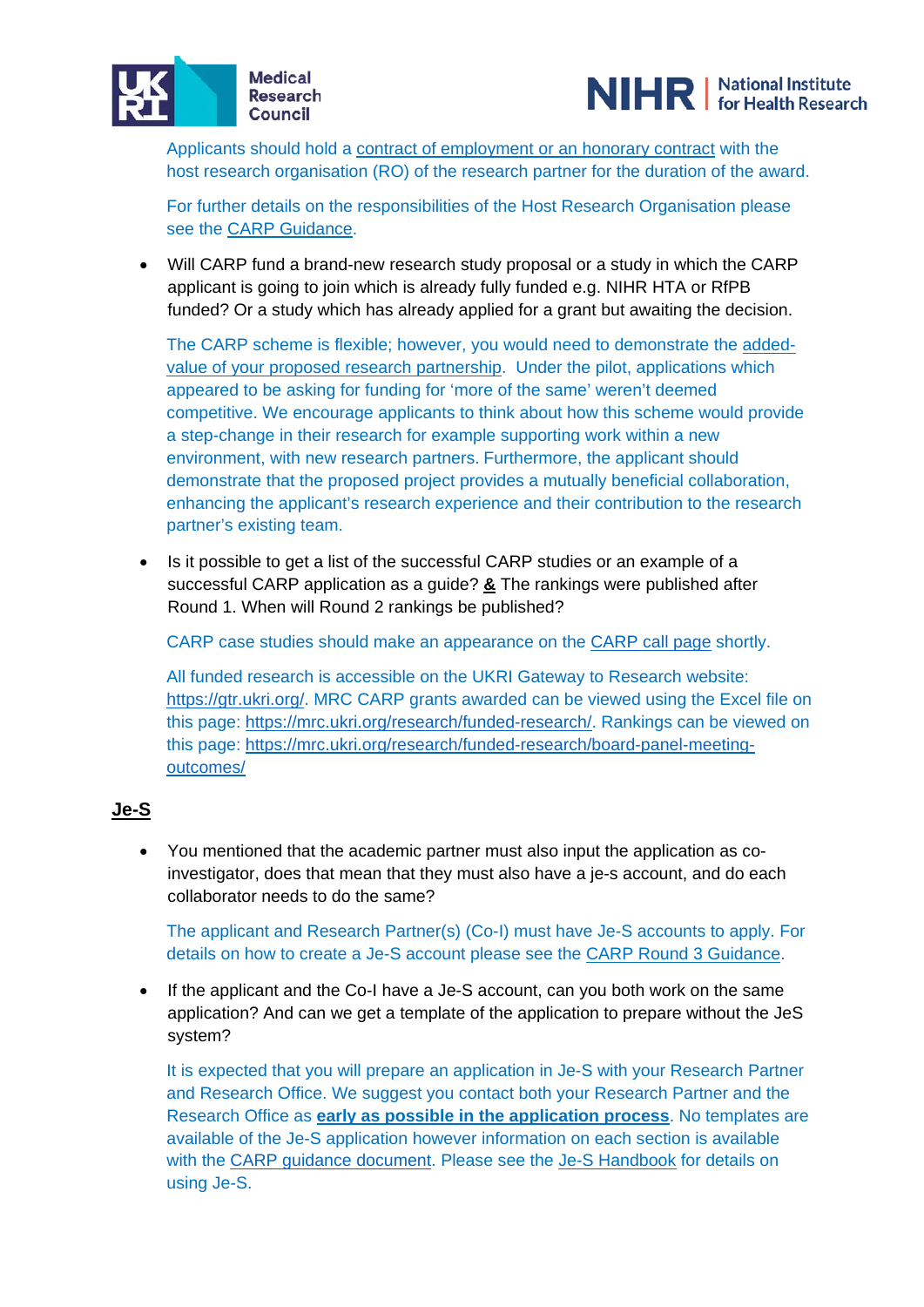



• What should the start date be?

Projects awarded in Round 3 are expected to start between July 2021 and November 2021. This is flexible, but applicants wishing to start their project significantly after November 2021 may wish to discuss their plans with the CARP team (CARP@mrc.ukri.org) prior to applying.

• Research Partner and Project Partner - are they the same or different?

Research Partner and Project Partner are not the same.

All project partner details should be listed, along with their contribution which may be financial, in kind etc. An organisation should only be named as a project partner if it is providing specific contributions (either direct or indirect) to the project.

Applications including industry collaborators should follow the MRC Industrial collaboration award (MICA) guidance.

## **Funding/Costings**

• If there are NHS Costs, are they funded 100%?

All MRC grants should be costed on the basis of the full economic costs (FEC) necessary to deliver the research. If a grant is awarded, the MRC will typically fund **80 per cent of the FEC** and the RO(s) must agree to find the balance of FEC from other resources. Further information on MRC rules on resources are available on our webpages including details on **NHS Costs**: [https://mrc.ukri.org/funding/guidance-for](https://mrc.ukri.org/funding/guidance-for-applicants/resources/#3.5)[applicants/resources/#3.5](https://mrc.ukri.org/funding/guidance-for-applicants/resources/#3.5)

• What is the maximum budget for consumables? **&** Assuming the costs are justifiable, how much money is available for consumables? **&** What sort of funds are there to support the consumables? Some molecular chips costs thousands each... **&** Re consumables, how much is the max amount, if any? **&** Likely total award (average) as unclear how much of direct research costs can be included? **&** How much will CARP fund including all costs?

There is no limit to the total support an application can request, but applicants should be mindful of the budget available and anticipated number of awards.

• Can statistical analysis costs be included in costing?

Costs associated with obtaining statistical support can be requested where they are essential to the delivery of the research proposed. These costs must be commensurate to proposal and fully justified. We would also advise you to speak with your RO grants/research office to confirm whether these costs are already included in [estate/indirect cost rates or charge out costs.](https://mrc.ukri.org/funding/guidance-for-applicants/resources/#3.2.3)

• Can I cost for specific training needs, e.g. bioinformatics course? Can reasonable costs be included to enable researcher to acquire additional skills to conduct research?

Reasonable training costs can be requested.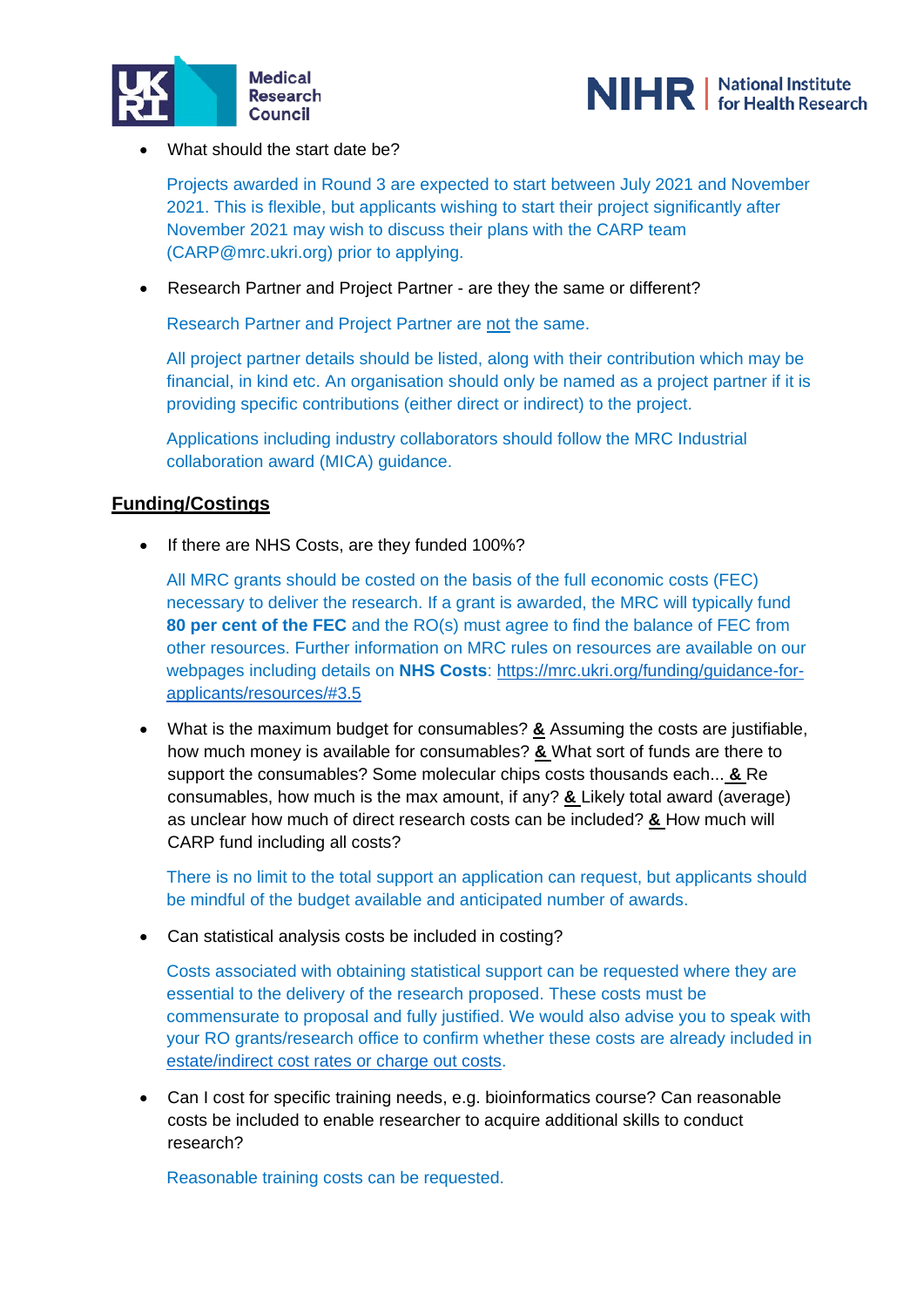



If national salary levels increase due to NHS pay deals would this be honoured? It wouldn't be something we could cost in advance **&** What if we don't know what our appointment will be (e.g. may be in a post-CCT fellowship job or may have a consultant job coming up) - what salary do we go on in the application?

All MRC (and Research Council) grants are cash limited. Expenditure against the grant must not exceed the value awarded apart for reasons stated in the [standard](https://www.ukri.org/funding/information-for-award-holders/grant-terms-and-conditions/)  [terms and conditions.](https://www.ukri.org/funding/information-for-award-holders/grant-terms-and-conditions/) This means any adjustments in salary etc. must be agreed before award. Any changes after this would need to be covered by the RO (or managed within the limit of the award under virement rules).

• Is equipment allowed, and if so, are the rules the same as for all MRC schemes, i.e. over £10k equipment must have 50% contribution from the institution? **&** If I need more than £10,000 for equipment, is there any other funding opportunities available?

Equipment can be costed according to standard MRC Guidance. We would not expect larger pieces of equipment (>£10k) to be routinely requested within applications as the proposed project should be supported by the Research Partner's and host RO's facilities.

• Is there any possibility of funding other support staff (e.g. research nurses/midwives) via CARP? If not, how can these costs be met if they are necessary for the project?

Additional salaries cannot be costed under the CARP scheme.

• If you currently work part time and would like the CARP scheme to enable you to increase work for the allotted time and therefore don't need backfill (but have good support form employer/RO) is this acceptable to CARP? **&** Can CARP PAs be requested in addition to part-time NHS work? I have 5 NHS PAs and would be looking to add to this, therefore there would be no reduction in my NHS time and no back fill required. Is that ok? **&** Can a part-time consultant (7.5 PA job plan) apply for the same number of PAs or would it be a proportion?

For those currently working less than 100% WTE, research time may replace or add to existing commitments within the individual's work plan. If you are adding to existing commitments you would need to state in your application why you were working parttime/LTFT and why you are now able to increase your working time. You would also require for an application a strong commitment from your Trust to protect the research time if you were awarded.

• Could the academic time been spent in blocks rather than 20-50% weekly? i.e. to make the time protection easier, to have some weeks be clinical and some be academic?

Applicants who wish to split their time in blocks for example one week in three, can apply. Applicants must ensure the proposed backfill plan is clearly articulated to the panel via the application and in the letters of support from your employer.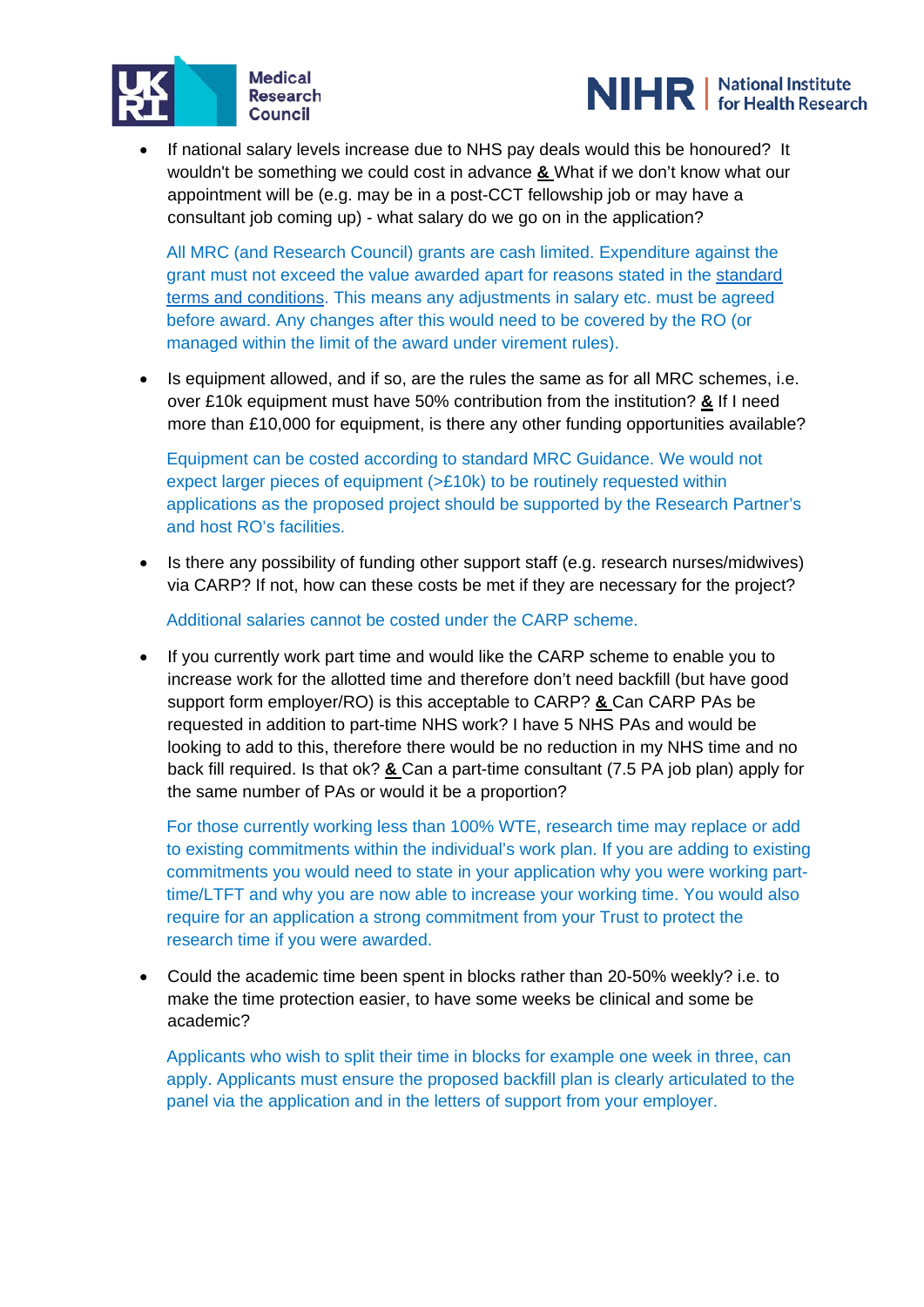



## **Attachments**

### **Case for Support**

• Where can one find the case for support form please?

There is no template for the Case for Support. Please see the [Guidance](https://mrc.ukri.org/funding/browse/clinical-academic-research-partnerships/clinical-academic-research-partnerships-round-3-announcement/carp-round-3-guidance-2020/) for details on how to structure your Case for Support.

• How much help can the research partner give to writing the case for support? The project is born from mutual overlap between interests and skills of the clinician and academic, but the academic has a) more experience in writing grants, and b) likely more time available considering the clinician time is not yet bought out.

The purpose of the CARP scheme is to form mutually beneficial collaboration between healthcare professionals and leading biomedical and health researchers. It is expected that your Research Partner (Co-I) will input into the development of the Case for Support and that the document will present the interests of and expertise of the applicant and Research Partner.

• What if the project isn't a quantitative study - can we use that annex page for any other supporting information?

You MUST NOT use the Reproducibility and Statistical design annex (1 page) for anything that does not specifically relate to the statistical analyses, methodology and experimental design aspects of the proposal. If the annex is used incorrectly the application will be returned to you for amendment.

### **CV**

The example contributions to research teams do not sound like those from someone who is not research active. Comments?

The examples presented in the Webinar PowerPoint are to illustrate the style we are looking for. These are not intended to represent the expected contributions of CARP applicants. This part of the CV should help you to convey a diverse range of outputs and contributions and should facilitate the description of unusual career pathways. The panel will base their expectations for outputs/contributions based on the aims and target applicant for the CARP scheme.

Please see the [CV template](https://mrc.ukri.org/funding/browse/clinical-academic-research-partnerships/clinical-academic-research-partnerships-round-3-announcement/carp-round-3-cv-template-2020-v1/) provided for further information and the following links:

[https://royalsociety.org/topics-policy/projects/research-culture/tools-for](https://royalsociety.org/topics-policy/projects/research-culture/tools-for-support/resume-for-researchers/)[support/resume-for-researchers/](https://royalsociety.org/topics-policy/projects/research-culture/tools-for-support/resume-for-researchers/)

<https://www.fic.nih.gov/grants/pages/nih-biosketch.aspx>

• Do we submit the job plan together with the application or will this be requested if we are allowed to the next stages?

Applicants should ensure their current job plan is explained in their CV, or can upload this as an attachment in addition to their CV. If your application is awarded we will require a copy of your updated job plan to ensure that your research time is adequately protected.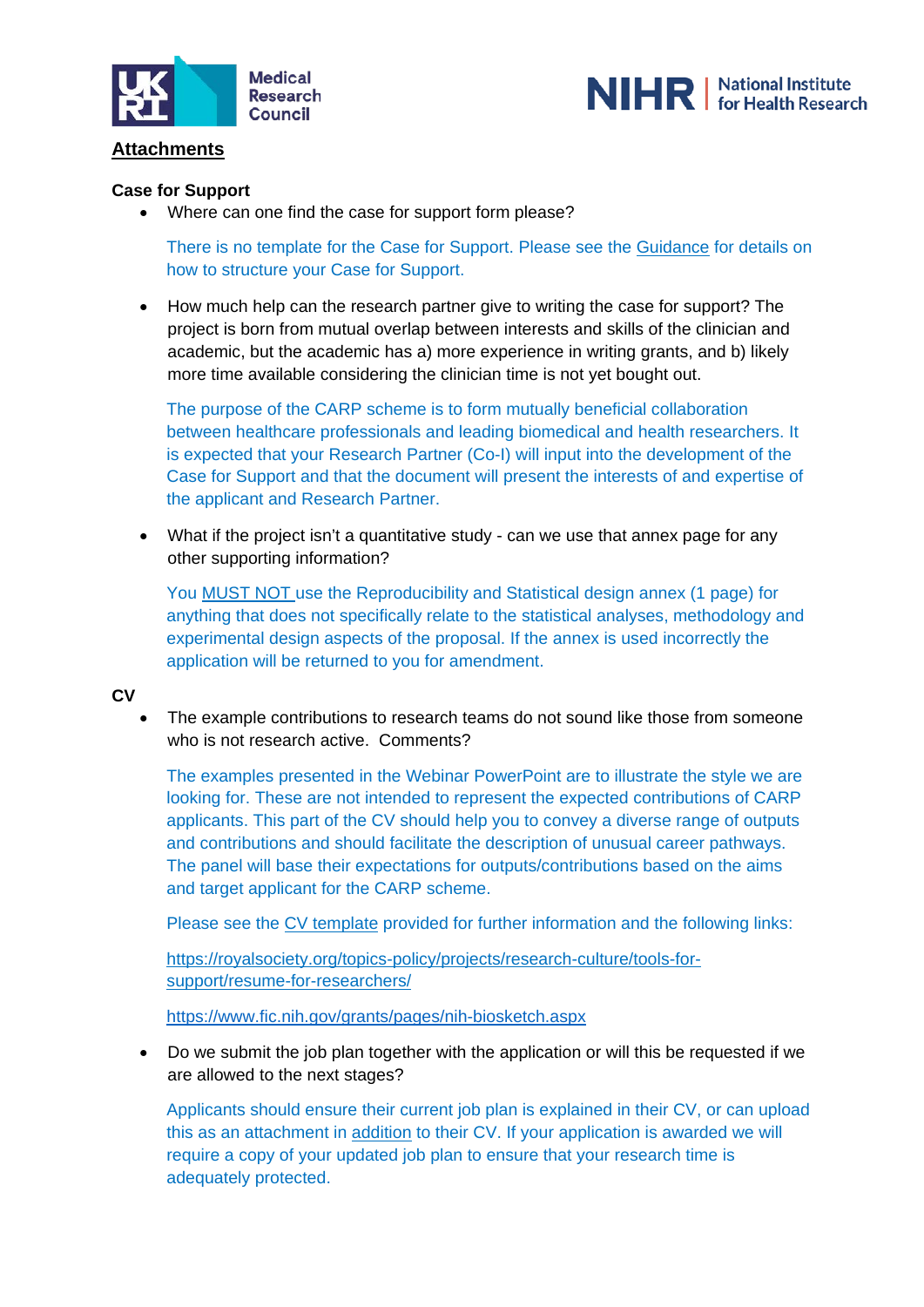



### **Other attachments**

• For the application, does this also include having to complete and submit the attachments of Justification of Resources and Data Management Plan? Thanks

Yes, both the JoR and Data Management Plan are mandatory attachments.

The [JoR will aid reviewers when assessing proposals](https://mrc.ukri.org/funding/guidance-for-applicants/2-the-application/#2.2.4) so that they can make an informed judgement on whether the resources requested are appropriate for the research posed.

The [DMP](https://mrc.ukri.org/funding/guidance-for-applicants/2-the-application/#2.2.7) should demonstrate how the PI will meet, or already meets, their responsibilities for research data quality, sharing and security. The DMP is reviewed by peer reviewers alongside the case for support. It is advisable that all DMPs use the [template \(DOC, 98KB\)](https://mrc.ukri.org/documents/doc/data-management-plan-template/) to ensure consistency and make it easier to review. Carefully read and adhere to guidance; the quality of the DMP may have an impact on peer review and whether the application proceeds to board/panel.

## **Eligibility questions**

If you have questions regarding eligibility and project remit for the scheme please see the [CARP call announcement webpage.](https://mrc.ukri.org/funding/browse/clinical-academic-research-partnerships/clinical-academic-research-partnerships-round-3-announcement/) Also available on the page is the slide deck for Webinar 1 - Is CARP the scheme for you?

• Would the applicant be deemed to be already "Too research active"? Even if they fulfil the less than 0.5 PAs for research activity within their job plan **&** I have exactly 1 SPA for research. Do I qualify to apply for this award? **&** If you have a consultant job plan that includes SPA (special interest) sessions, can these sessions be put towards time for the project? **&** If an applicant is already a named co-applicant or Principal investigator on existing grants (which do not support the applicant's salary), will this work against the applicant?

Applicant "research activity" eligibility was covered within Webinar 1 we advise you to view the [slide deck available on the CARP call page](https://mrc.ukri.org/funding/browse/clinical-academic-research-partnerships/clinical-academic-research-partnerships-round-3-announcement/is-carp-the-scheme-for-you-july-2020/) and to read the [CARP Guidance](https://mrc.ukri.org/funding/browse/clinical-academic-research-partnerships/clinical-academic-research-partnerships-round-3-announcement/carp-round-3-guidance-2020/) for further information.

*"Applicants will generally have no or very limited research funding. It is expected that most applicants will have less than one PA of research time in their current job plan. Applicants who have more than one research PA or have not had a significant break in research activity will need to articulate the added-value of the award, for example how this scheme will put them on a research trajectory they were not currently on and why this scheme is a more suitable option compared to other schemes they are eligible for".*

• What is the guidance for applications who want to apply a second time? Is it possible also to get feedback from the previous round?

*"Applications declined as part of the pilot scheme may be resubmitted. However, the new application must be substantially different from the previous, unsuccessful submission and you will need to include a covering letter with your new proposal,*